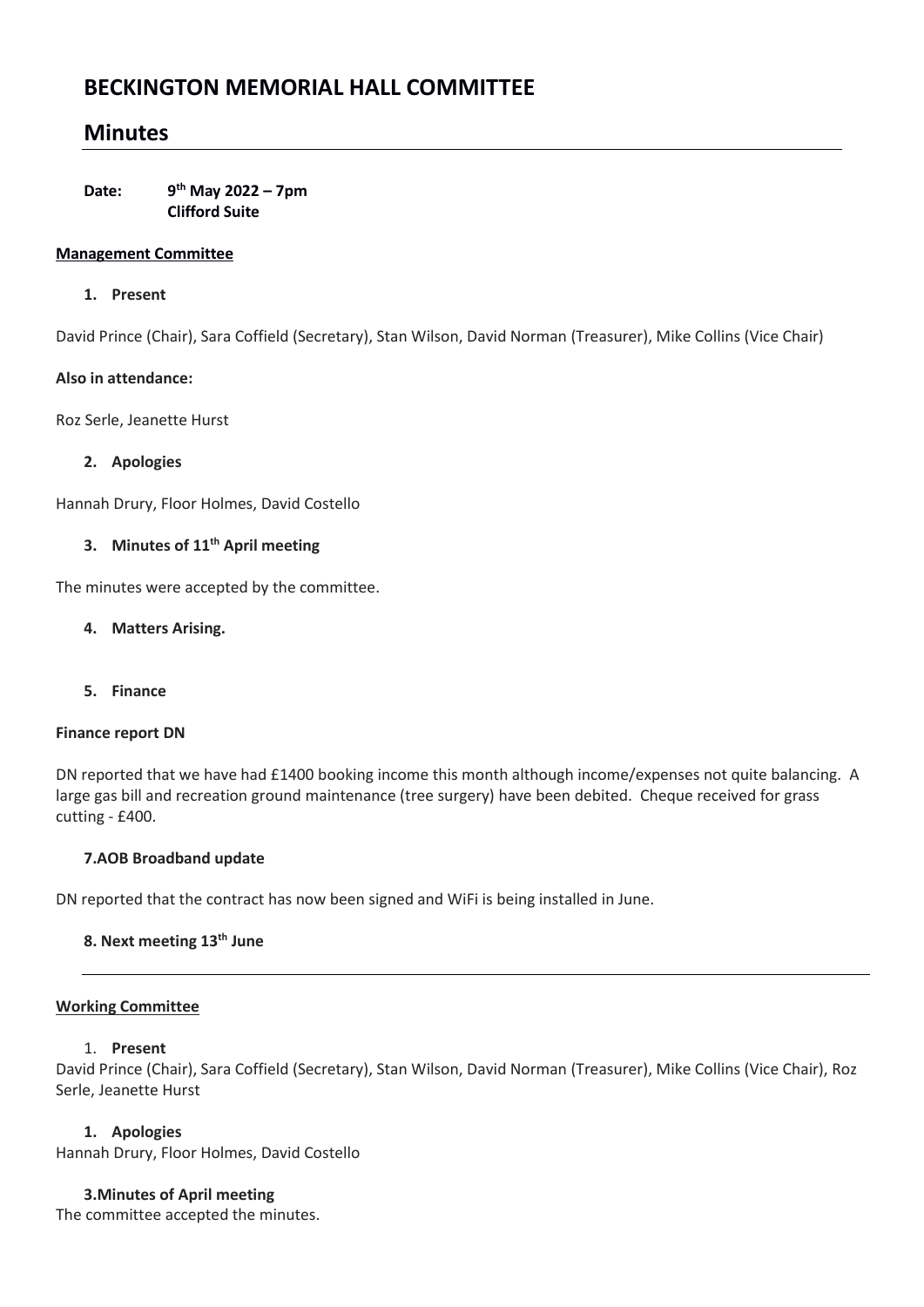## **4. Matters Arising**

## **5.Maintenance.**

MC did this month's maintenance report:

- The recycling is mixed up.
- Sink plug missing in the gents.
- Heater near the stage not working.
- There are stiletto holes in the wooden blocks (reported by Sarah the cleaner)
- The clock in the main hall has disappeared.

#### ACTION:

#### FH to organise the clock

• The mixer tap on the first sink in kitchen (main hall) is leaking (reported by Sarah the cleaner)

## ACTION: DC to fix mixer tap?

- Handle broken off the bar.
- MC did not check the electrics but Millers electricians were in attendance and reported ok.
- Cistern lid in changing room doesn't fit.

#### **Play area:**

- Accident book in the kitchen contact details need updating.
- The grass needs cutting.
- Trees are growing between the slabs

#### ACTION: DP to Contact Mike Curtis (grass cutting)

- The train bridge lifts.
- The steps on the frame need replacing.

DP noted that the RoSPA inspection is next month.

#### ACTION:

SC to look up who's doing the June maintenance report. Committee to sort out who's doing the other jobs.

#### **Blackout in main hall FH.**

#### ACTION: Update from FH

#### **Play area repairs DN.**

DN reported that this is ongoing. DN received a parcel containing the parts required but wrong part for the steps.

#### ACTON:

DN to send the wrong part back and check correct quantity of paint. DC to continue work when better (bad back).

# **Heaters**

DN reported that AN Heating have been in to fix the heaters.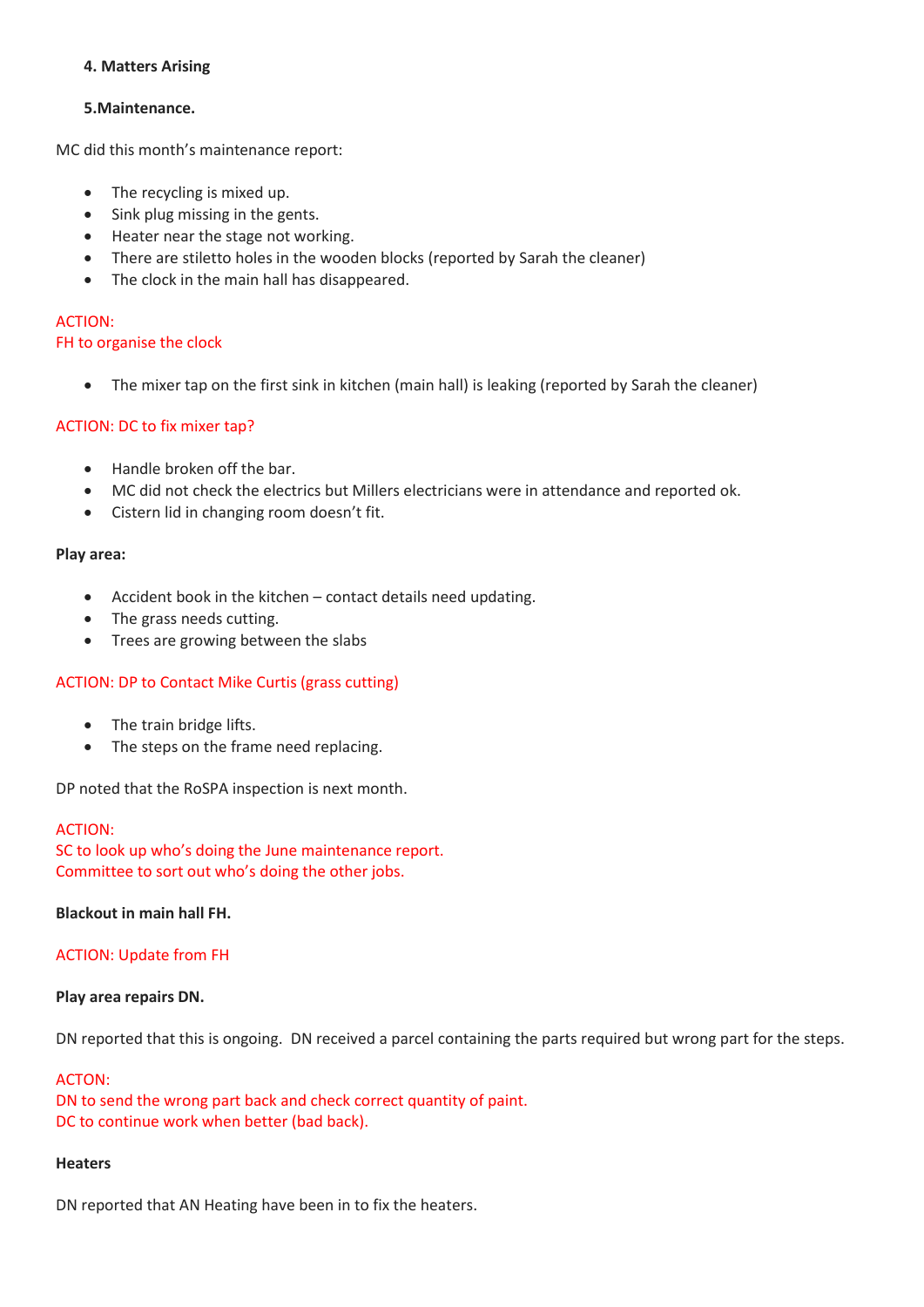#### ACTION:

DN to add Combo locks to stop people turning them off.

#### **Notice boards - DC.**

DC was not in attendance.

#### **Bar decoration FH**

FH was not in attendance.

#### **6.Facebook/Network.**

JH informed the committee that we now have two play area volunteers offering their services to participate in forming a self-standing play area modernisation fund raising sub-committee. HD is happy to coordinate.

## ACTION: JH to update in Network. HD to coordinate play area sub-group.

#### **7.Events. Fireworks update. DC**

DC was not in attendance.

#### **8.AOB**

#### **Defibrillator**

DN informed the committee that there are no special deals for cricket clubs.

#### **Ukraine**

The committee are supportive and await further communication.

#### **Portable Projector**

We have had a number of requests for a projector screen so RS queried whether the hall should purchase one as the WI screen is under lock and key.

#### ACTION:

RS to research projector screen costs. SC to contact Ruby Lowrey about her request for a screen (booking on  $11<sup>th</sup>$  June).

#### **Sound system hiring FH.**

DN informed the committee that the website now has an option for charging the hirer and we have a combination lock for keys.

#### ACTION:

DN to write instructions on how to access the sound system. FH to update.

#### **New Chairman**

DP prompted the committee to keep an eye out for a new chairman.

ACTION: JH to insert recruitment advert in the June Network.